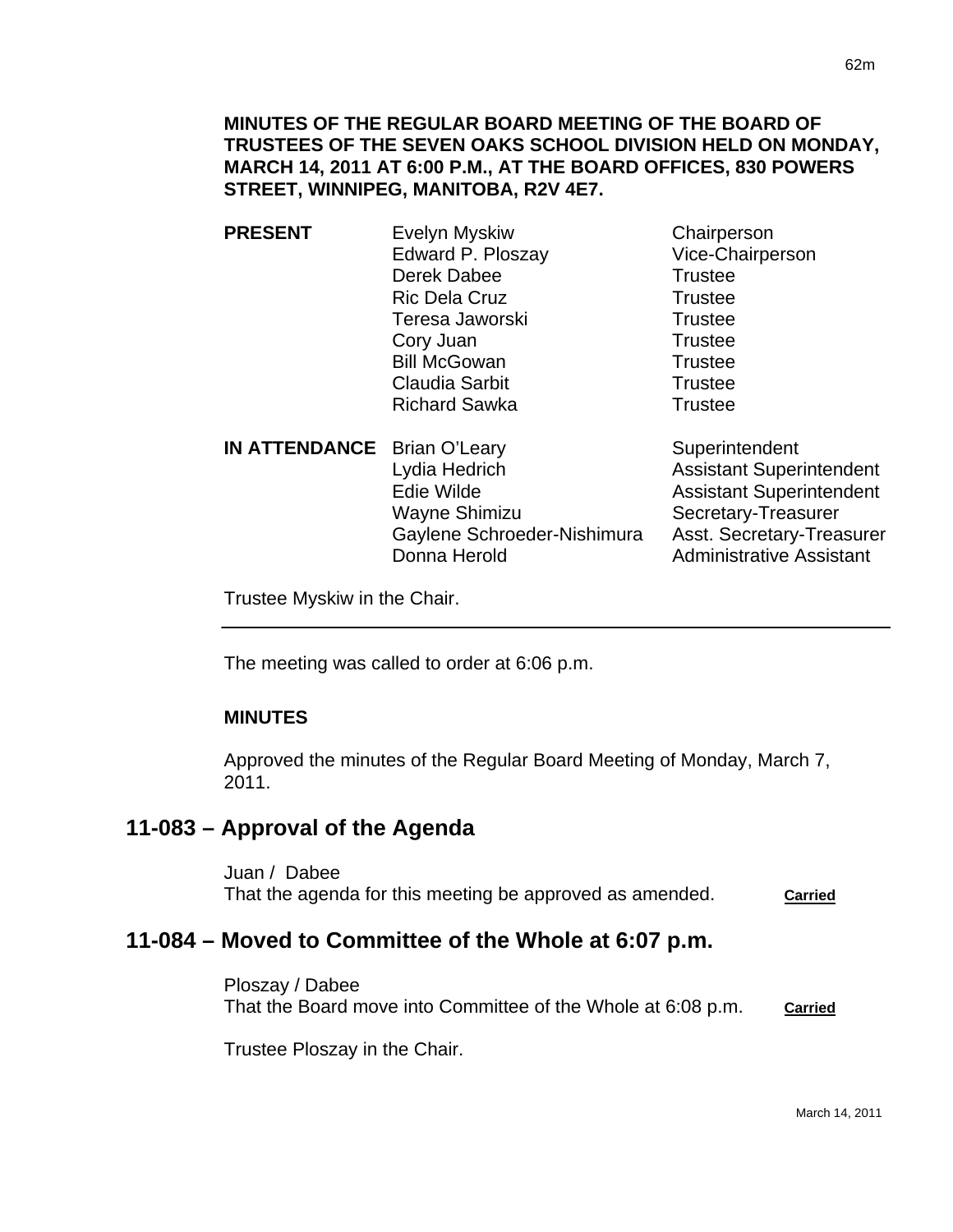## **OFFICERS' REPORT**

- Trustees Dela Cruz, Jaworski and Sawka reported on developments arising from collective bargaining.
- **Trustee Juan reported on the recent MSBA Regional meeting.**

63m

## **SUPERINTENDENTS' PERSONNEL REPORT**

## **11-085 – Superintendents' Personnel Report**

Jaworski / McGowan That the Superintendents' Personnel Report be ratified. **Carried**

## CUSTODIAN APPOINTMENT

Appointed Alexis Winiarz to a full-time (8 hours per day) on supply position effective March 21, 2011.

## CUSTODIAN RETIREMENT

Received notice of intent to retire from Jim Lamoureux effective June 30, 2011.

### TEACHER APPOINTMENTS

Appointed the following teachers to full-time Limited Teacher-General (Term) contracts:

Crystal Hanson, effective April 20, 2011 to June 30, 2011 Andrew Hildebrand, effective March 7, 2011 to June 30, 2011 Christine Méthot, effective September 6, 2011 to June 29, 2012 Chloé Plamondon, effective September 6, 2011 to June 29, 2012

#### TEACHER RETIREMENTS

Received notice of intent to retire effective June 30, 2011 from the following:

Jenny Gee **Robert McCormick** 

Received notice of intent to retire effective December 31, 2011 from Robert Holmes.

#### PARAPROFESSIONAL MATERNITY AND PARENTAL LEAVE

Granted Jill Weston maternity and parental leave effective March 7, 2011 to March 7, 2012.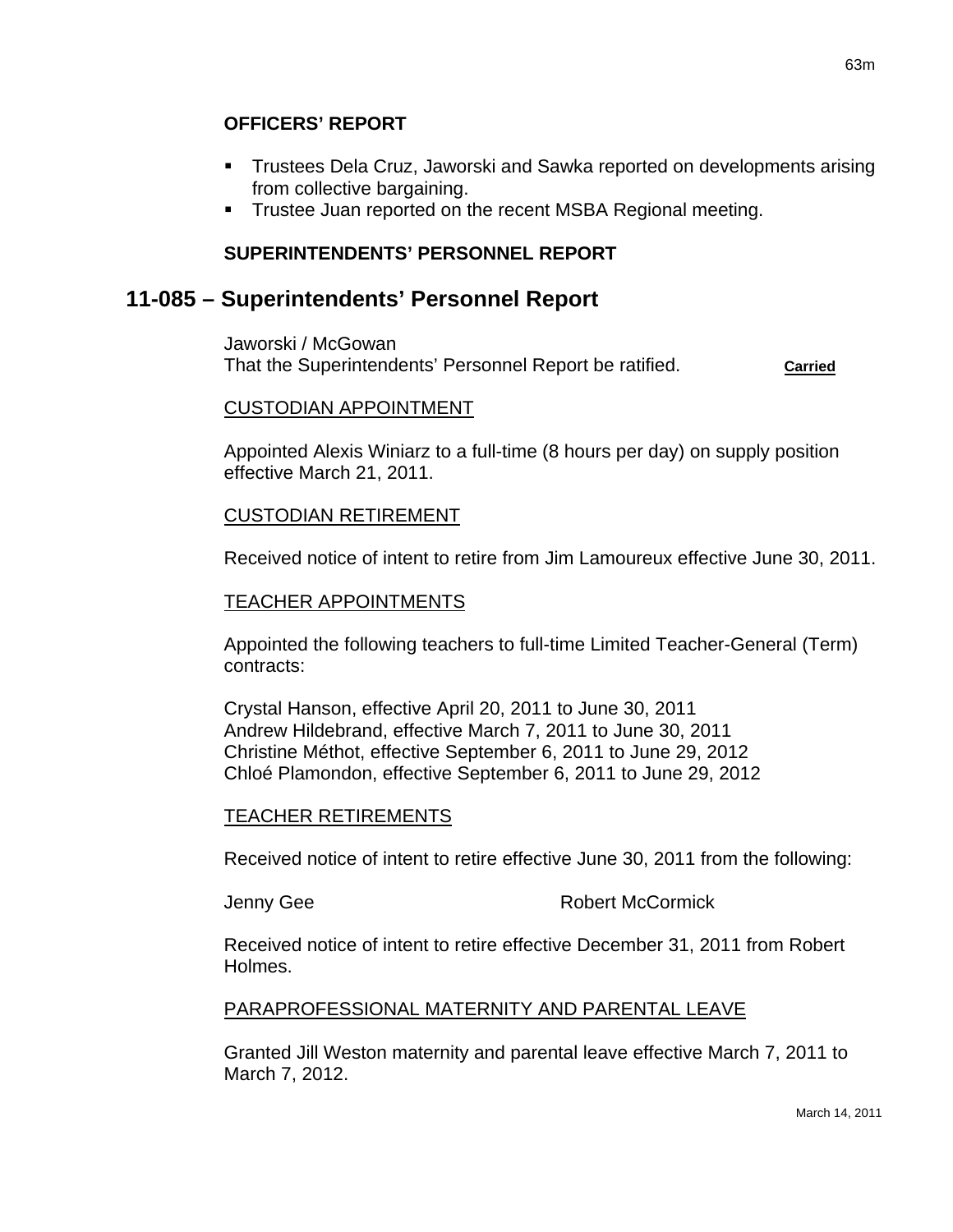### **SUPERINTENDENTS' PERSONNEL REPORT**

### TEACHER MATERNITY AND PARENTAL LEAVES

Granted Kelly Chabbert parental leave effective April 20, 2011 to June 30, 2011.

Granted Christine Miron maternity and parental leave effective May 16, 2011 to May 13, 2012.

#### SUPERINTENDENTS' PERSONNEL REPORT MOTION

Rescinded Superintendents' Personnel Report Motion #11-077 – Robert Holmes notice of intent to retire effective June 30, 2011.

### **SUPERINTENDENTS' REPORT**

- **Personnel Matters.**
- **Garden City Collegiate Incident.**
- **Administrator Appointment Process Update.**
- **Spring Break Update.**
- **Presentation by the Board at the upcoming MSBA Convention, "See the Big.**" Picture and Achieve Big Results".
- **Informal Board Meeting Discussion Items.**
- Political Meeting.

## **11-086 – TJ's Gift Foundation**

Juan / Dela Cruz

Approved that the Seven Oaks School Division support TJ's Gift Foundation with the purchase of one corporate table (\$1,200) for their 5th Annual Gala Evening, May 12, 2011. **Carried**

## **11-087 – 2011-2012 Budget**

Sarbit / Dela Cruz

Approved a 2011-2012 operating budget of \$109,123,373 and a capital budget of \$4,672,155 and submit it to The Public Schools Finance Branch.

**Carried**

# **11-088 – 2011-2012 Budget – Special Levy Funding**

Sawka / Jaworski

Approved that the Board request the 2011 Special Levy funding from the municipalities as follows: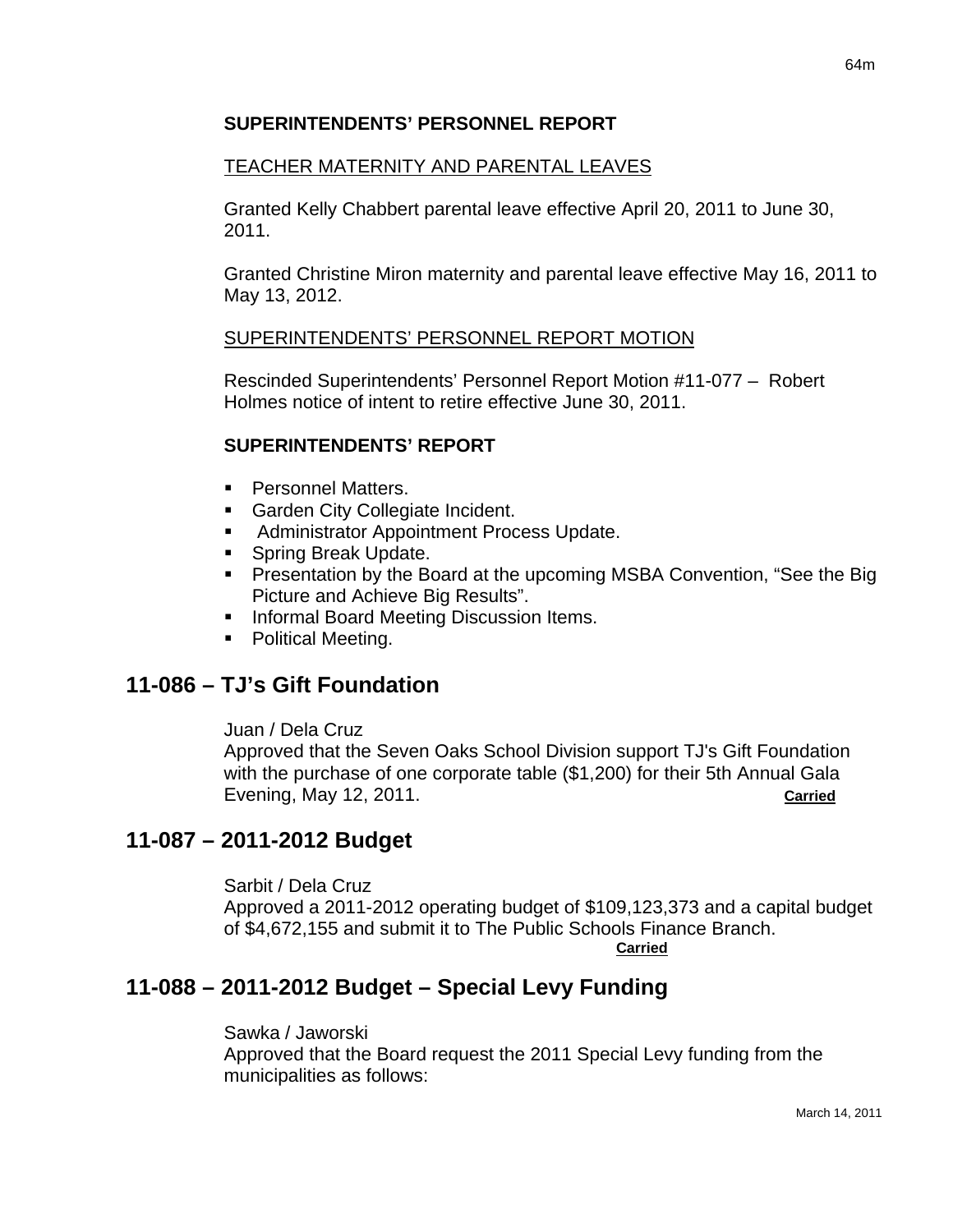- City of Winnipeg \$33,665,864
- Rural Municipality of West St. Paul \$4,221,894
- Rural Municipality of St. Andrews \$322,879 which totals \$38,210,637. **Carried**

Trustee Sarbit here left the meeting at 7:54 p.m.

#### **POLICY COMMITTEE**

## **11-089 – Policy GBBAB – Professional Personnel Qualifications and Duties Special Education Coordinator**

Juan / Ploszay Approved that revised Policy GBBAB - Professional Personnel Qualifications and Duties Special Coordinator be approved for inclusion in the Policy Manual. **Carried** Contract of the Contract of the Contract of the Contract of the Contract of the Contract of the Contract of the Contract of the Contract of the Contract of the Contract of the Contract of the Contract of the Cont

## **11-090 – Policy CGCE – Support Staff Personnel Qualifications and Duties Divisional Network Supervisor**

Jaworski / Juan Approved that Policy CGCE - Support Staff Personnel Qualifications and Duties Divisional Network Supervisor be approved for deletion from the Policy Manual. **Carried Carried Community of the Carried Carried Carried Carried Carried Carried Carried Carried Carried Carried Carried Carried Carried Carried Carried Carried Carried Carried Carried Carried Carried Carried Carried Carr** 

## **11-091 – Policy GCDAV – Support Staff Personnel Qualifications Technology Assistant**

Ploszay / Juan That revised Policy GCDAV Support Staff Personnel Qualifications and Duties Technology Assistant be approved for inclusion in the Policy Manual. **Carried** 

## **11-092 – Policy CGCF – Support Staff Personnel Qualifications and Duties System / Network Administrator**

Jaworski / Ploszay That revised Policy CGCF - Support Staff Personnel Qualifications and Duties System / Network Administrator be approved for inclusion in the Policy Manual. **Carried**